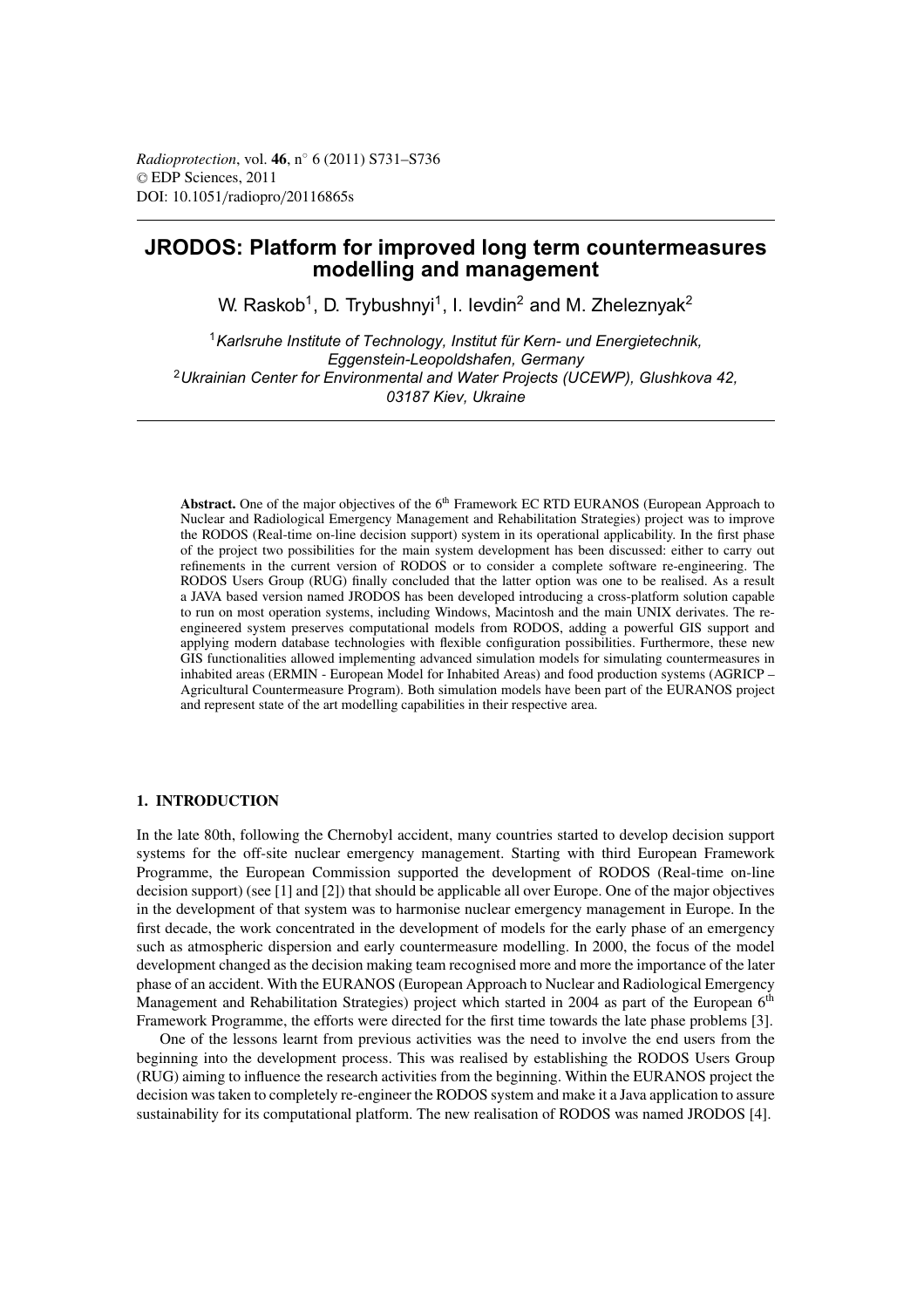

**Figure 1.** JRODOS Software design structure.

#### **2. JRODOS DEVELOPMENT**

The main objective of the RODOS users was to have a system that provides support in case of a nuclear or radiological accident anywhere in Europe. Further it should supports exercise preparation in addition to emergency management and can be made operational in all European countries (e.g. meets or can easily be adapted to national requirements). Finally it should be easy to operate (at least in certain core functionalities) and reliable in its use. Especially important were:

- User friendly and intuitive graphical user interface with low training requirements and easy, consistent and neatly arranged user input forms,
- Graphical representation of results that meets user requirements (e.g. integration of GIS functionalities, multi-lingual, annotated, etc.),
- Easy system administration and low maintenance costs.

In addition, the wish to integrate external simulation modules in an easy way emerged resulting in the idea to further develop the RODOS system into a framework with clearly defined interfaces e.g. for the simulation modules. This approach together with the requested GIS functionalities has built the basis for the development of the late phase countermeasure models. It was decided, different to the solution in RODOS, that the urban and agricultural areas should be separately modelled. As a consequence, the European Inhabited Area Model (ERMIN) and the Agricultural Countermeasure Program (AGRICP) were developed for inhabited areas and food production systems, respectively.

The basic software design of JRODOS is shown in Figure 1. It has been realised as a distributed system with different locations for the data bases and the simulation models. It allows also a realisation as a client server distribution where the data management and the computational models are placed in one powerful server whereas the user interfaces are located on thin clients. Furthermore, the user interface is also available as web application which allows using the system remotely with a similar look and feel as operating the main user interface on a local workstation. This realisation, however, is up to now limited to the early phase models but might also include the later phase models AGRICP and ERMIN in future.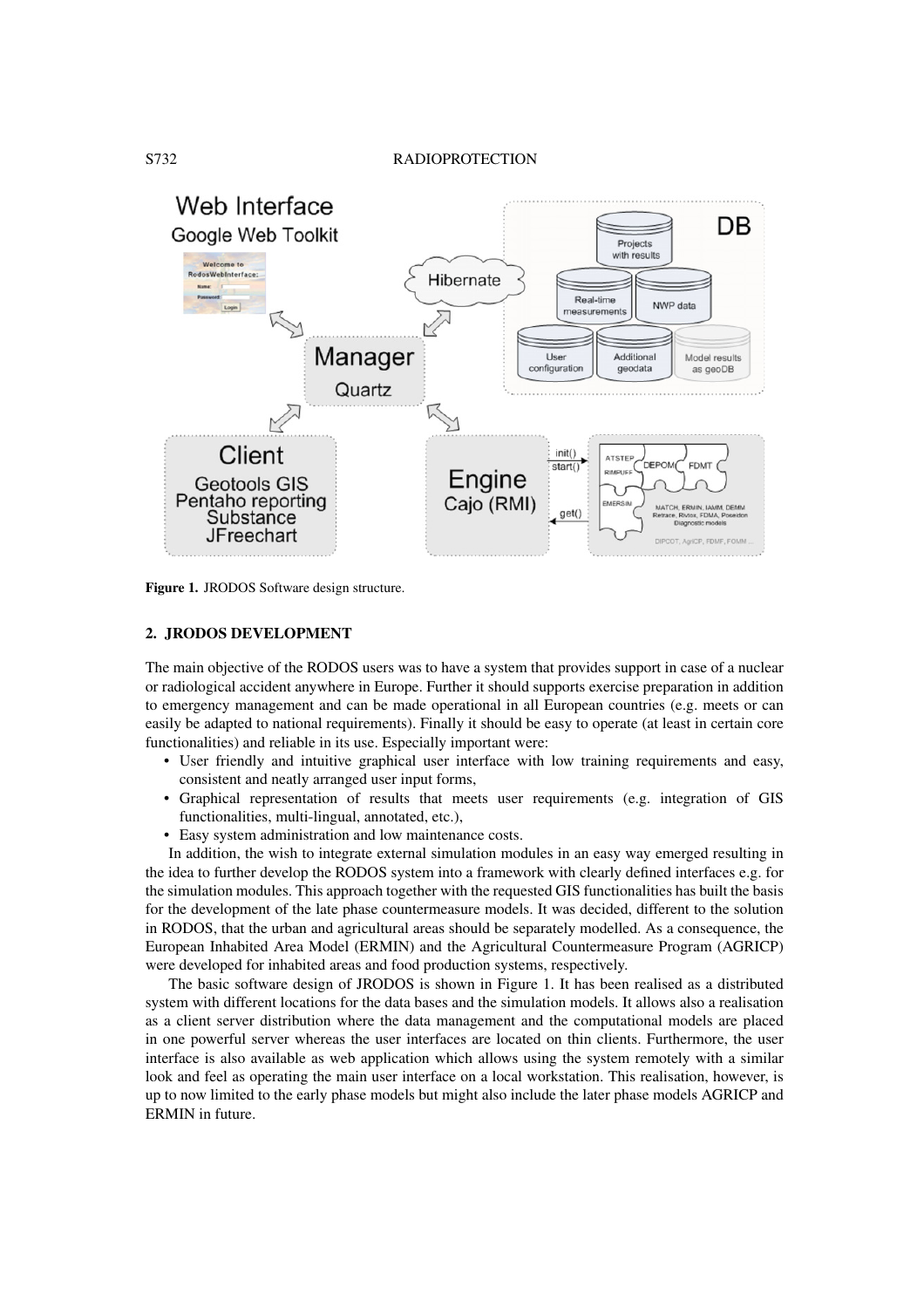ICRER 2011 S733



**Figure 2.** Stages of the ERMIN model calculation.

#### **3. INHABITED AREA MODEL ERMIN**

ERMIN was designed to assess doses and behaviour of radionuclides in inhabited environments [5]. The design was driven by user experience. One major issue from the past was the fact that decision makers often address recovery issues by sub-dividing the area of concern on the basis of, for example, land use, deposition level and emergency actions. Furthermore, the decision makers need to evaluate combinations of countermeasures. To achieve this flexibility, the operator had to interact with the model intensively. This was realised within ERMIN in the structure shown in Figure 2.

The most important aspect in the realisation of ERMIN was the possibility to add countermeasures in a flexible way into one countermeasures strategy. This was realised by implementing a simulation model that calculates the time dependent behaviour of radionuclide on the different surfaces including migration into the soil. Simulating the time dependency explicitly makes it now possible to combine countermeasures of any type and complexity within countermeasure strategy and for different areas in a different way (see Figure 3).

# **4. FOOD COUNTERMEASURE MODEL AGRICP**

As for ERMIN, the users requested higher flexibility in the design and combination of individual countermeasures options. In the former Late Countermeasure Model Terrestrial (LCMT) [6], individual food countermeasures or selected combinations of two individual countermeasures were allowed. In the new model, any individual countermeasure can be combined with any other countermeasure with a user defined timing option. This flexibility was realised by implementing the countermeasure simulation inside the foodchain routines of the Foodchain and Dose Model Terrestrial (FDMT) [7].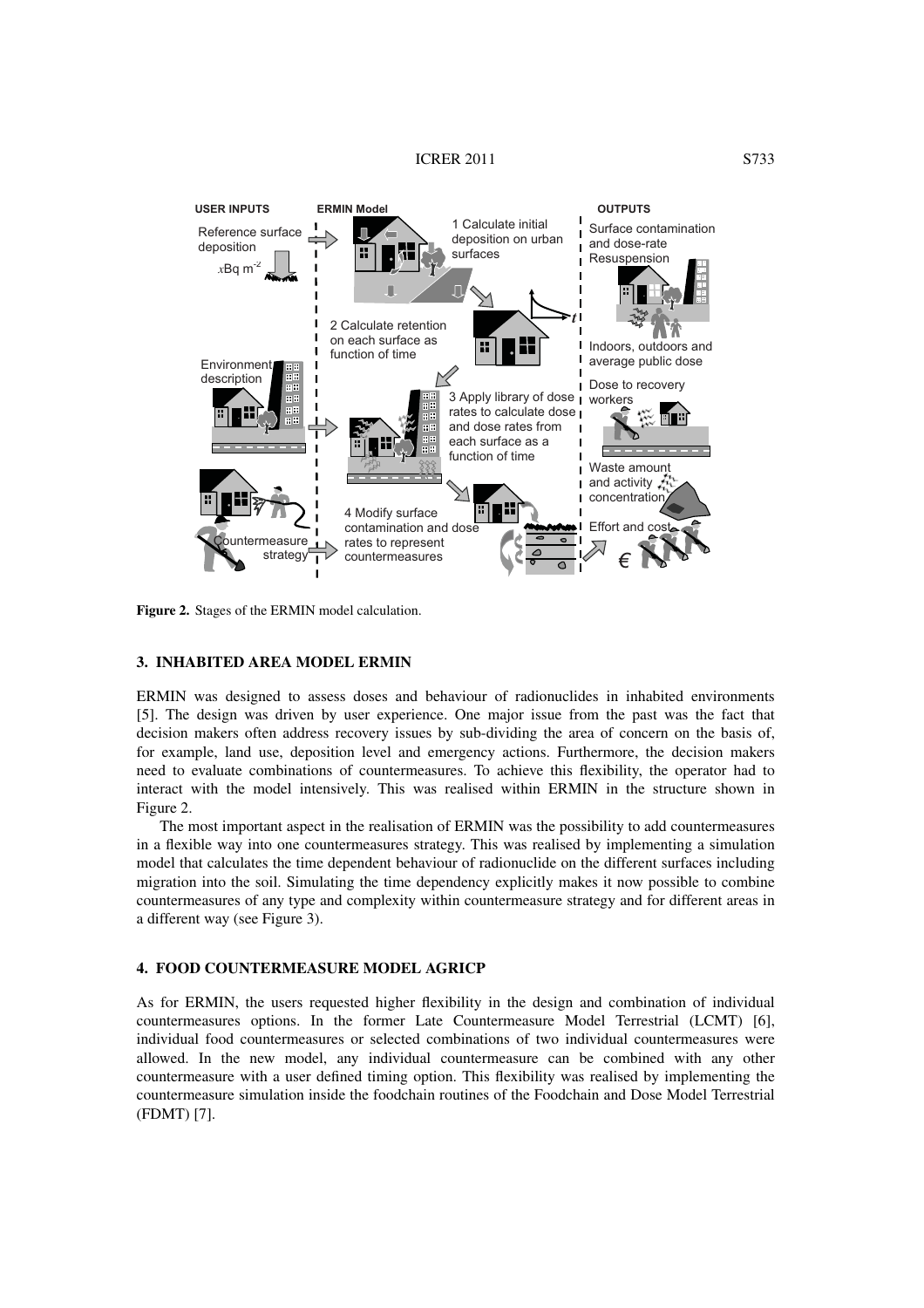# S734 RADIOPROTECTION

|                         | Add<br><b>Delete</b><br>Copy<br>Countermeasures for Countermeasure Zone: co1-z1- | No countermeasures<br>co-stra1 | $co1-z1$<br>$co1-z2$<br>Add<br><b>Delete</b><br>Draw |      |                              |          |             |
|-------------------------|----------------------------------------------------------------------------------|--------------------------------|------------------------------------------------------|------|------------------------------|----------|-------------|
|                         |                                                                                  | Add                            | <b>Delete</b>                                        |      |                              |          |             |
| <b>Firehosing walls</b> |                                                                                  | Option                         | Surface<br><b>External walls</b>                     | 2.0  | Start (day) End (day)<br>5.0 | PPE<br>₫ | Rel. Time ( |
|                         | Tie-down to paved with bitumen                                                   |                                | Payed road                                           | 5.0  | 7.0                          | ₫        |             |
|                         | Road surface removal                                                             |                                | Paved road                                           | 7.0  | 30.0                         | ⊽        |             |
|                         | Turf harvesting and returf-small scale                                           |                                | Mowable grass                                        | 2.0  | 5.0                          |          |             |
|                         | Roof cleaning with pressurised hot water                                         |                                | Roof                                                 | 30.0 | 40.0                         | 0        |             |
|                         | Mechanical top soil and turf or plant removal-large scale                        |                                | Mowable grass                                        | 7.0  | 30.0                         | 0<br>□   |             |
|                         | Surface removal and removal of furniture etc.                                    |                                | Internal surfaces 40.0                               |      | 80.0                         | O        |             |
|                         | Washing interior surfaces                                                        |                                | Internal surfaces 30.0                               |      | 40.0                         | $\Box$   |             |
|                         | Concrete paving stone removal-small scale                                        |                                | Paved pavement 60.0                                  |      | 80.0                         | 0        |             |
|                         | Turning paving slabs                                                             |                                | Paved pavement 40.0                                  |      | 60.0                         |          |             |
|                         |                                                                                  |                                |                                                      |      |                              |          |             |

**Figure 3.** Design of a complex countermeasure strategy.

Countermeasures considered are

- Doing nothing,
- Food disposal or stopping production,
- Food processing,
- Storing food,
- Removing animals from contaminated feed (t=0),
- Removing animals from contaminated feed (t>0),
- Supplementing animals feed with clean feed (t=0),
- Supplementing animals feed with clean feed (t>0),
- Substituting of animals feed with other contaminated feeds,
- Addition of sorbents/Boli,
- Amelioration,
- Change in land use,
- Change of crop species or variety.

To realise them, for example food processing options, modification of the animal's diet, transfer factors soil-crop, animal-animal product and reduced contamination in the soil were explicitly modelled according to the specification of the countermeasure timings.

Furthermore, the user interface of AGRICP and ERMIN should have the same look and feel which was realised in JRODOS. Figure 4 shows a complex example of a food countermeasure strategy that can be considered by the simulation model.

With the possibility to define further zones for countermeasure strategies, the drawback from the former LCMT has been completely removed.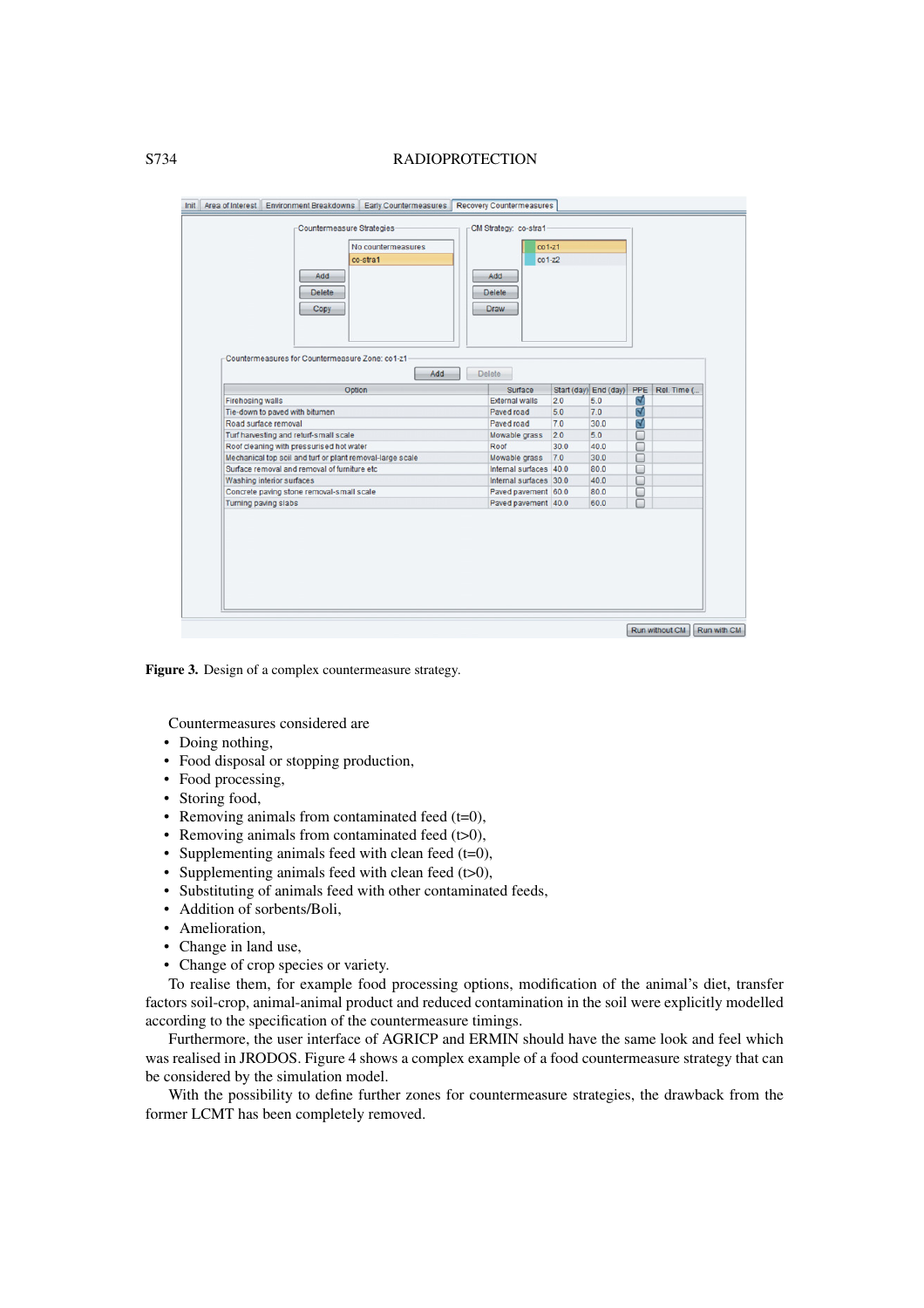ICRER 2011 S735

| Countermeasures for Countermeasure Zone: stra-1-z1<br><b>Delete</b><br>Add                                                                   |
|----------------------------------------------------------------------------------------------------------------------------------------------|
| Option<br>Stopping production<br>Food processing<br>Removing animals from contaminated feed<br>Substituting of animals feed with other feeds |
| Addition of sorbents/Boli                                                                                                                    |
|                                                                                                                                              |
|                                                                                                                                              |
|                                                                                                                                              |
|                                                                                                                                              |
|                                                                                                                                              |
|                                                                                                                                              |
|                                                                                                                                              |
|                                                                                                                                              |
|                                                                                                                                              |

**Figure 4.** Countermeasure strategy for AGRICP.

#### **5. CONCLUSIONS AND FURTHER DEVELOPMENT**

The Java based RODOS System JRODOS has been realised as a flexible tool that allows a simple user interface for the early phase models but on the other side has enough capabilities with the implemented GIS to allow the definition of complex countermeasure strategies for late phase models in both the inhabited areas and the food production systems. With the two models ERMIN and AGRICP, the end users requests were realised and both models have been successfully implemented in JRODOS within the EURANOS project.

Having reached their objectives, some further necessary tasks were identified at the end of the EURANOS project. This included besides radiological emergency the fact that the new ICRP 103 recommendations, issued in 2007, followed by ICRP 109 on emergencies and ICRP 111 on recovery, were not adequately addressed in the simulation programs. So far the simulation models address particular countermeasures individually and do not include an integrated approach that is requested by the new ICRP approach. As the ICRP recommendations will become part of the EC safety standards in future there is a clear need to improve current modelling. Therefore the NERIS-TP project has started February 2011 to improve the models inside decision support systems related to the new ICRP recommendations.

One important aspect of these new ICRP recommendations is the optimisation of the countermeasure strategies to reduce the dose below a pre-defined reference level. ICRP recommends various dose numbers, however, optimisation might be also carried out below predefined reference levels. To deal with this, ERMIN and AGRICP will be enhanced with an optimisation wizard that guides the user through the many possible countermeasure options to select those which might be best in that given situation. The optimisation wizard will be realised as a knowledge data base which contains information from the European handbooks for managing contaminated food production systems and inhabited areas in Europe [8]. In this respect, the two simulation models will be further refined and made more and more user friendly.